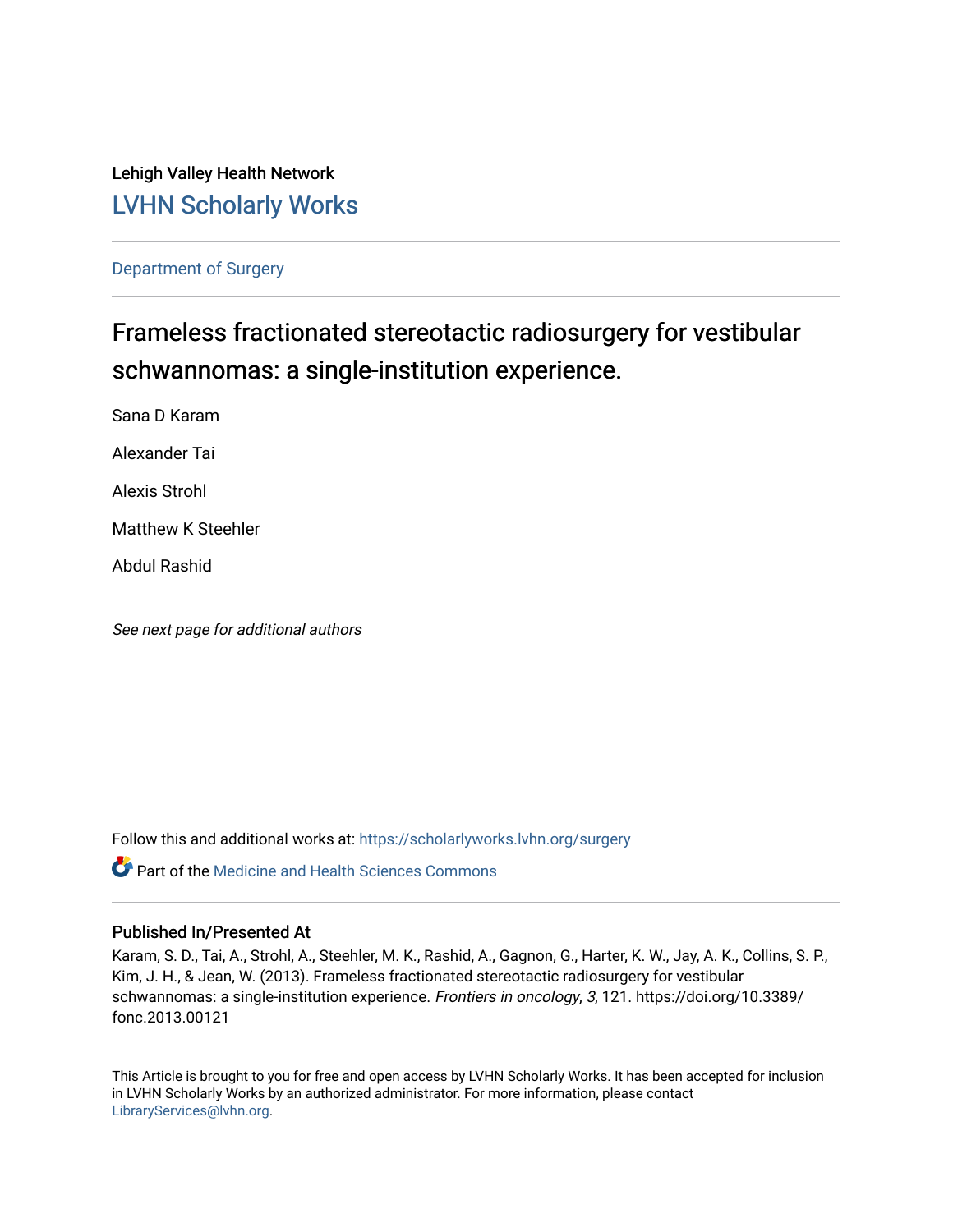# Authors

Sana D Karam, Alexander Tai, Alexis Strohl, Matthew K Steehler, Abdul Rashid, Gregory Gagnon, K William Harter, Ann K Jay, Sean P Collins, Jeffrey H Kim, and Walter C. Jean MD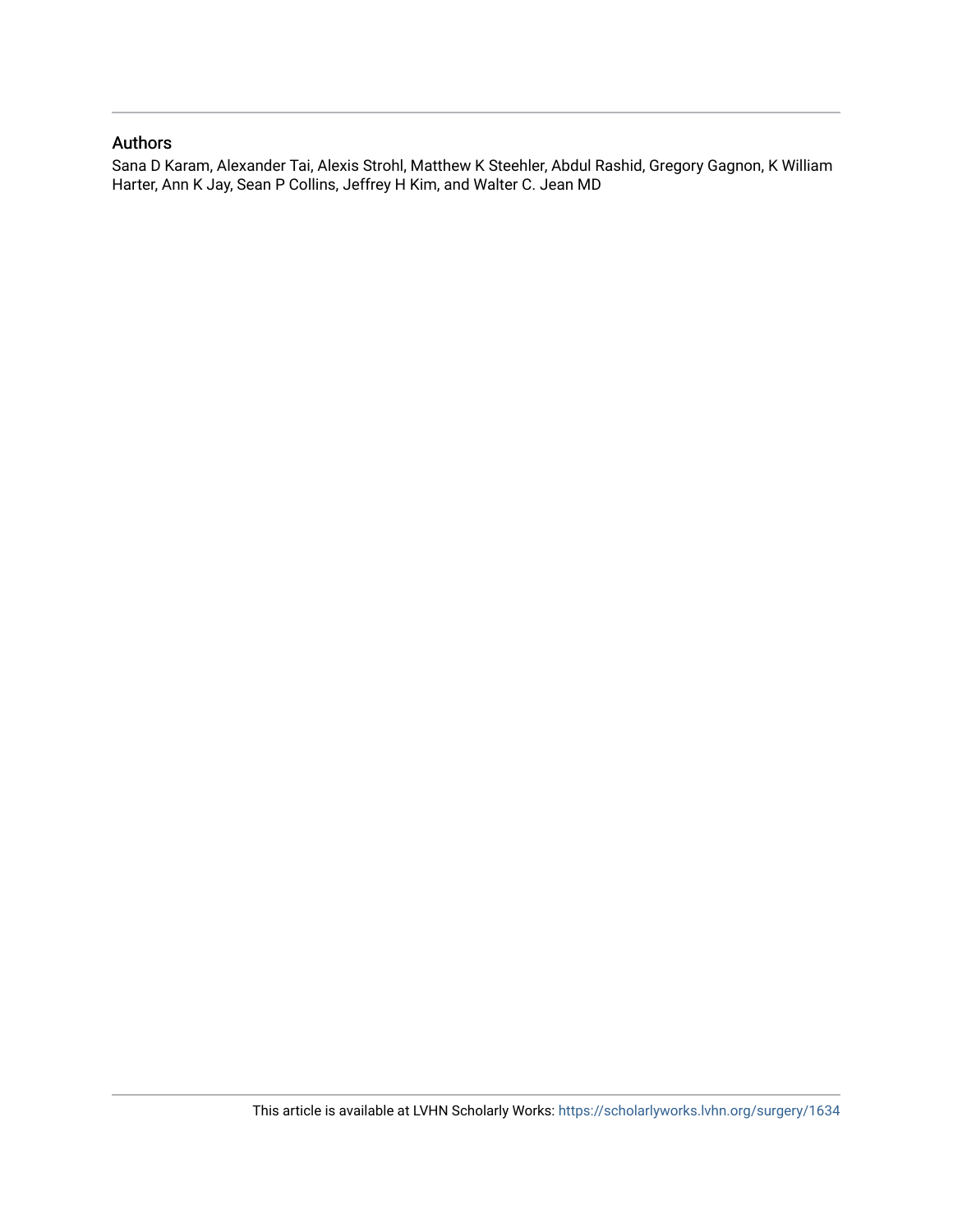Sana D. Karam, Alexander Tai, [...], and Walter Jean

# Abstract

**Objective:** To examine tumor control, hearing preservation, and complication rates after frameless fractionated stereotactic radiosurgery (SRS) in patients with vestibular schwannomas (VS).

**Methods:** Thirty-seven patients treated with fractionated SRS from 2002 to 2011 were retrospectively analyzed. Ninety-five percent were treated with 25 Gy in five fractions, targeting a median tumor volume of 1.03 cc (range 0.14–7.60).

**Results:** With a median follow-up of 4.25 years (range, 15 months–9 years), no tumors required an additional treatment resulting in 100% tumor control rate. Radiographic control rate was 91% in 32 patients at a median follow-up of 3 years. Of the 14 patients with serviceable hearing and with audiograms, the hearing preservation rate was 78% at a median follow-up of 18 months. Twenty-six patients with serviceable hearing pretreatment, were evaluated by a phone survey with a hearing preservation rate of 73% at a 5 year median follow-up. There were two cases that developed both new increased trigeminal parasthesias and facial spasms but there were no cases of facial weakness. Patient had 96% of good to excellent satisfaction rate with the treatment at a median follow-up of 5 years.

**Conclusion:** Frameless fractionated SRS treatment of VS results in good rate of tumor control. Hearing preservation rate and rates of cranial nerve toxicity are comparable to what is reported in the literature. Patients choose this modality because of its non-invasive nature and are generally very satisfied with their long term outcome.

**Keywords:** acoustic neuroma, vestibular schwannoma, cyberknife, fractionated, SRS, radiation

# Introduction

Vestibular schwannomas (VS) are benign tumors arising mostly from vestibular component of the vestibulocochlear nerve. They constitute about 6% of intracranial neoplasms with an incidence of ∼9–13 per million people per year (Murphy and Suh, [2011](#page-7-0)). Clinically, VS are categorized as sporadic and unilateral, genetic (NF2-associated) and bilateral, or malignant schwannomas. The unilateral or sporadic tumors are by far the most common, making up 95% of VS. VS are characterized by a slow growth pattern with an increase in diameter of 1 mm per year that is most likely to happen during the first 3 years (Moffat et al., [2012\)](#page-7-1). Hearing loss is the most common initial presenting symptoms and is usually followed by tinnitus, disequilibrium, trigeminal nerve dysfunction, vertigo headache, facial nerve dysfunction, and diplopia (Stucken et al., [2012\)](#page-8-0). Symptoms usually arise from tumor progression as it grows through the internal auditory canal through the cerebellopontine angle and eventually leading to compression of neighboring cranial nerves and the brainstem (Stucken et al., [2012](#page-8-0)). Treatment protocols range from observation to microsurgical resection (MS) or stereotactic radiation therapy (Arthurs et al., [2011](#page-7-2)). The choice of treatment depends on the likelihood of maximizing local tumor control while preserving hearing function and minimizing cranial nerve toxicity. A recent meta-analysis of comparing long term hearing preservation outcomes has demonstrated superiority of radiation therapy treatment compared with observation (Maniakas and Saliba, [2012](#page-7-3)). Studies comparing radiotherapy treatments to microsurgery have reported better hearing preservation outcomes of radiosurgery (RS) compared with microsurgery (Pollock et al., [2006\)](#page-7-4) although the debate continues given the heterogeneity of sample and methodology used in the literature. A recent survey of neurotologist reported increase preference of treating these tumors with stereotactic radiotherapy (SRT) over microsurgery (German et al., [2011](#page-7-5)).

Various radiation therapy techniques using alternative approaches to tumor targeting have been used for the treatment of VS. These include stereotactic radiosurgery (SRS) using Gammaknife or Cyberknife or SRT using a linac-based accelerator. Within these modalities varying radiation doses and fractionation regimens have been studied (Ishihara et al., [2004;](#page-7-6) Chang et al., [2005](#page-7-7); Arthurs et al., [2011](#page-7-2); Collen et al., [2011;](#page-7-8) Hansasuta et al., [2011;](#page-7-9) Murphy and Suh, [2011](#page-7-0); Roos, [2012\)](#page-8-1). Although studies have shown equivalent tumor control rates, improved hearing preservation rates have been demonstrated with lower SRS dose (Yang et al., [2010](#page-8-2); Arthurs et al., [2011](#page-7-2)). The effect of fractionation, however, is less clear. While equivalent tumor control rates have also been noted for single versus multi-fraction delivery sessions, retrospective analyses examining hearing preservation rates have reported mixed results ranging from superior (Andrews et al., [2001\)](#page-7-10) to equivalent hearing preservation rates with dose fractionation (Meijer et al., [2003;](#page-7-11) Combs et al., [2010](#page-7-12)). The ability to fractionate the treatment should allow normal tissue, such as the cochlea and brainstem, to recover from radiation leading to better hearing preservation rates. More recently, the Stanford group published their large series update using Cyberknife based robotic fractionated stereotactic radiosurgery (FSRS) with good tumor control, hearing preservation, and non-auditory complication rates (Hansasuta et al., [2011](#page-7-9)).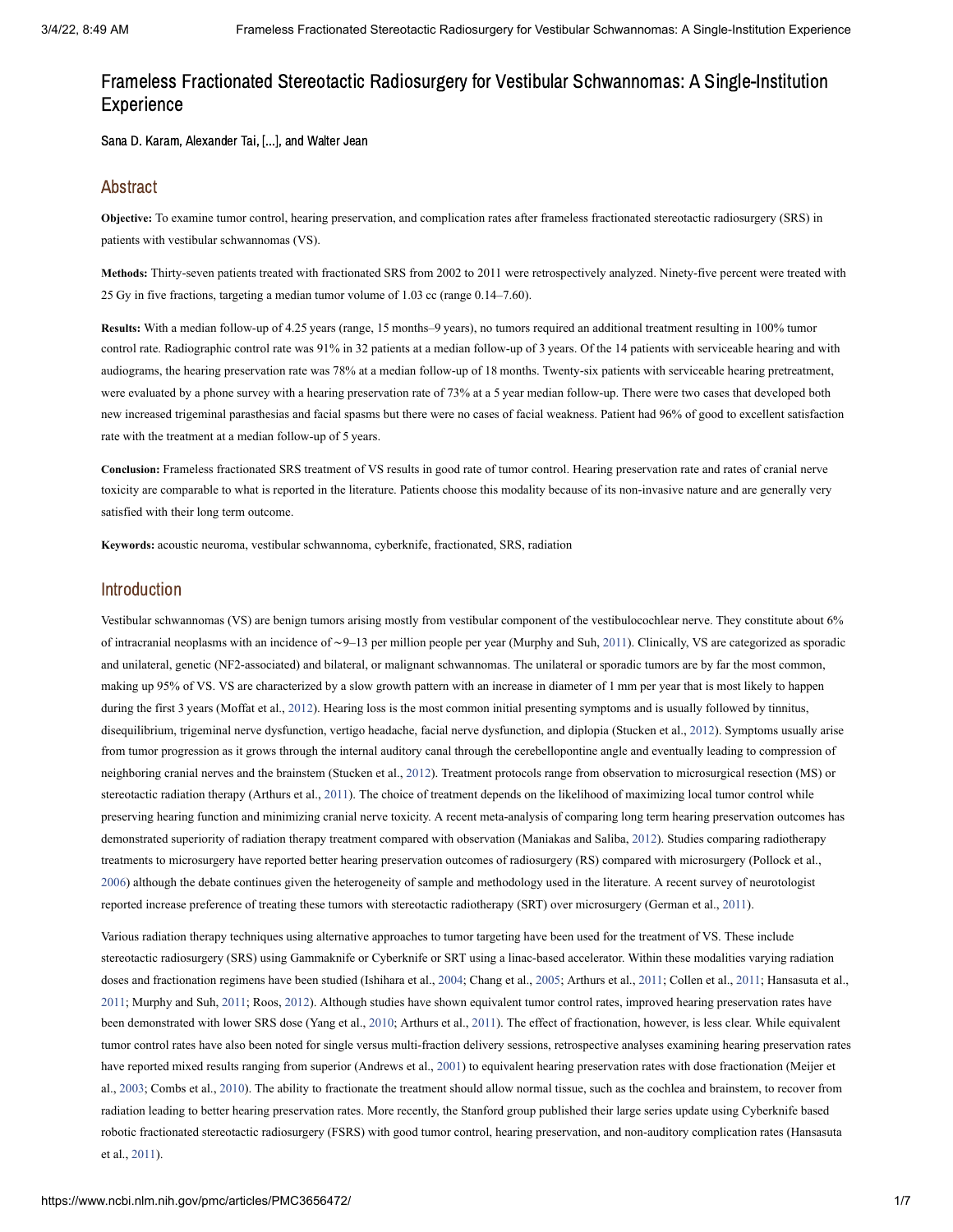In this manuscript we present our long term institutional experience using robotic FSRS but with an alternative previously utilized fractionation regimen (Williams, [2002](#page-8-3)). Tumor control rates, hearing preservation rates, quality of life, and non-auditory complication rates are reported.

# Materials and Methods

#### Patient characteristics

From September 2002 to September 2011, 55 patients with VS were treated with Cyberknife based FSRS at Georgetown University Hospital. All data were reviewed under an institutional review board-approved retrospective protocol. Patients with neurofibromatosis type 2 were excluded from the analysis. A minimum of 12 month follow-up was required to be included in the analysis. Eighteen patients had either no  $(n=9)$  or  $\geq 1$  year  $(n=9)$ follow-up data. Thirty-seven patients with ≥1 year follow-up data were analyzed. Pre and post-treatment radiographic digital imaging was only available on 32 patients. Nineteen patients had pre- and post-audiogram data for analyses, 14 of which had serviceable hearing. Hearing, facial nerve function, tumor volume/mass effect were analyzed with the Gardner and Robertson [\(1988](#page-7-13)), House and Brackmann [\(1985](#page-7-14)), and Koos et al. [\(1998\)](#page-7-15) scales, respectively. Twenty-nine patients were reached by phone and perception of hearing preservation as well as overall satisfaction with the treatment was evaluated.

Patient characteristics are summarized in [Table](https://www.ncbi.nlm.nih.gov/pmc/articles/PMC3656472/table/T1/?report=objectonly) 1. The median age was 58 (range 31–85) with a 70% male majority. The laterality was divided almost equally between the left and right side. None of the patients had received any prior treatment for their tumor. Majority of the patients (81%) presented with hearing loss as an initial symptom while ataxia/disequilibrium and tinnitus were presenting symptoms in 57 and 46% of the patients, respectively. None of the patients had any symptoms of facial nerve involvement on presentation.

| Patient characteristics.                                |                |  |  |  |
|---------------------------------------------------------|----------------|--|--|--|
| Age (median, range, years)                              | \$8,000,000    |  |  |  |
| <b>CENDER</b>                                           | nPM            |  |  |  |
| <b>Madre</b>                                            | 26 (70)        |  |  |  |
| Form also                                               | 11 (30)        |  |  |  |
| LOCATION                                                | in this        |  |  |  |
| Road                                                    | 1.6 1491       |  |  |  |
| <b>A</b>                                                | L& PELI        |  |  |  |
| <b>PRICH SURGERY</b>                                    | <b>A Phili</b> |  |  |  |
| Symphoms at presentation                                | o cer          |  |  |  |
| <b>Trigeminal parenthesias</b>                          | 1(27)          |  |  |  |
| Triageninal neuralisia                                  | o mi           |  |  |  |
| House-Brackmann Facial nerve hanchon Grade L. 37 (1881) |                |  |  |  |
| ---                                                     |                |  |  |  |

[Table](https://www.ncbi.nlm.nih.gov/pmc/articles/PMC3656472/table/T1/?report=objectonly) 1

#### **Patient characteristics**.

### Treatment characteristics

Treatment characteristics are presented in [Table](https://www.ncbi.nlm.nih.gov/pmc/articles/PMC3656472/table/T2/?report=objectonly) 2. The median tumor volume was 1.03 cc with a range from 0.14 to 7.60 cc. The vast majority of the patients (95%) were treated with 25 Gy in five sessions while only two patients were treated to 21 Gy in three fractions. The majority of the tumors (54%) were Koos Grade 2. The conformity index (prescribed isodose volume/tumor volume encompassed by the prescription isodose line) and the modified conformity index [(prescribed isodose volume / tumor volume encompassed by the prescription isodose line)/tumor volume] was calculated on all patients (Collins et al., [2006](#page-7-16)). The median conformality index was 1.60 with a range of 1.01–2.59 while the median prescription isodose line was 80% with a range from 60 to 92%.

| Table 2                                           |            |  |  |  |
|---------------------------------------------------|------------|--|--|--|
| <b>Treatment characteristics</b> .                |            |  |  |  |
| Tumor volume, median (range), cc 1.85 (0.14-7.60) |            |  |  |  |
| <b>IDDS CLASSIFICATION</b>                        | <b>APM</b> |  |  |  |
| ı                                                 | 13 (99)    |  |  |  |
| ٠                                                 | 20.043     |  |  |  |
|                                                   | 4.032      |  |  |  |
|                                                   | 0.123      |  |  |  |
| <b>SESSION, ATOTAL DOSE, Gy</b>                   | a Pul      |  |  |  |
| son                                               | 35, (95)   |  |  |  |
| 3433                                              | 2.051      |  |  |  |

[Table](https://www.ncbi.nlm.nih.gov/pmc/articles/PMC3656472/table/T2/?report=objectonly) 2

**Treatment characteristics**.

#### Radiosurgical technique and follow-up

The CyberKnife FSRS system (Accuray, Inc., Sunnyvale, CA, USA) uses a 6-MV X-band linear accelerator (LA) mounted on a fully articulated robotic arm. During treatment, two orthogonally positioned x-ray detectors provide real-time imaging of bony anatomy allowing for intrafraction movement correction. Treatment was generally administered on an outpatient basis with each treatment lasting ∼45–90 min. Most of the patients received their treatments over the course of five consecutive days.

Patients were immobilized in the supine position with an Aquaplast facemask (WRF/Aquaplast Corp., Wyckoff, NJ, USA). All patients underwent a treatment planning computed tomography (CT) scan (1.25 mm slices) fused with high resolution Fast Imaging Employing Steady State Acquisition (FIESTA) magnetic resonance imaging (MRI) scans. The radiation oncologist, neurosurgeon, or neurotologist, and radiation physicist performed tumor delineation, dose selection, and planning. Inverse planning was used to determine the dose to the target volume while minimizing the dose to normal tissue, especially the cochlea and vestibular organ. Target coverage, coformality index, and dose heterogeneity were examined to evaluate the quality of treatment plans. Informed consent was obtained from all patients.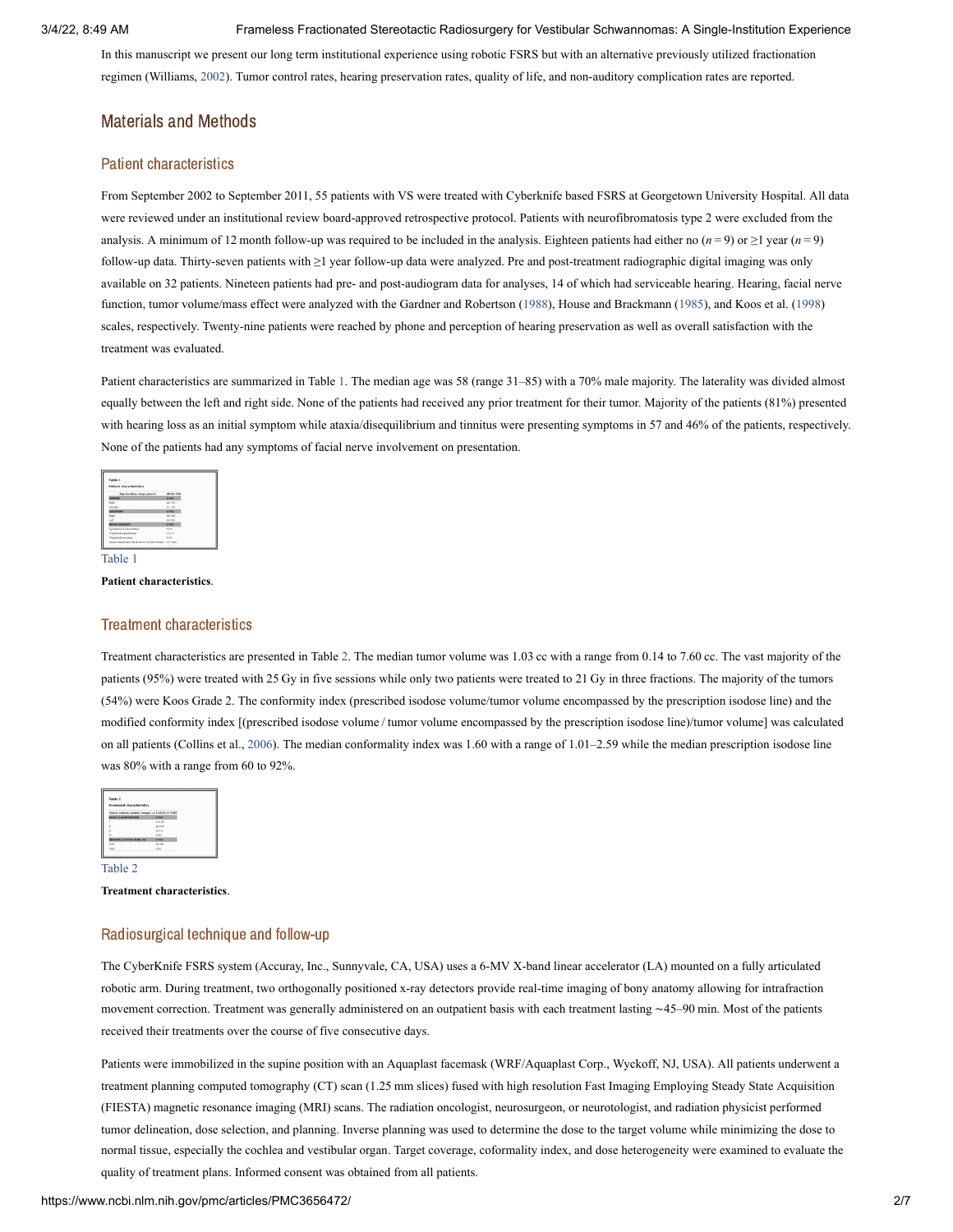Patients typically underwent a post-treatment surveillance with an MRI scan, audiogram, and clinic visits 6 months after the completion of FSRS for the first 2 years then annually thereafter. Five years after treatment, follow-up visits were conducted every other year. A follow-up phone interview was conducted for the purposes of this study. Patients were asked the reason for choosing this type of treatment, their recollection of presenting symptomatology, improvement of symptoms, and development of any new symptoms since the treatment. Patients were also asked if their hearing has changed since the treatment and if worsening is noted, whether that has impacted their daily function. Inquiry about any additional treatments and their overall satisfaction with the treatment was also addressed in the phone survey. An attempt was made to call all 37 patients by phone. Twentyeight patients were surveyed, but only 26 participated in the hearing preservation portion of the survey.

#### Statistical analysis

Tumor control rate was assessed using two definitions. Interventional tumor control rate was defined as the absence of the need for additional surgical or radiosurgical intervention according to the Stanford update series (Hansasuta et al., [2011\)](#page-7-9). Radiographic tumor control was defined as progression on the follow-up MRI according to a neuroradiologist interpretation. Kaplan–Meier product-limit method was used to calculate tumor control rate and patients were censored at the time of their last follow-up. Hearing preservation was defined as maintenance of Gardner–Robertson Grade 1– 2 hearing after SRS. Given that the number of events was very small for tumor control correlational analyses was not conducted. For the phone survey, hearing preservation as a perception of same or worse compared to pretreatment baseline. Satisfaction with overall treatment was grouped into four categories: dissatisfied, fine, or good, very good, and excellent. Analyses were performed in SAS version 9.2 (SAS Institute Inc., Cary, NC, USA).

# **Results**

#### Tumor control

The interventional tumor control rate was 100% at a median follow-up of 4.25 years, as none of the tumors displayed enough growth to require additional treatment. The radiographic control rate was 91% at a median follow-up of 3 years and an actuarial follow-up of 5 years [\(Figure](https://www.ncbi.nlm.nih.gov/pmc/articles/PMC3656472/figure/F1/?report=objectonly) 1; [Table](https://www.ncbi.nlm.nih.gov/pmc/articles/PMC3656472/table/T3/?report=objectonly) 3). The median time to progression was 20 months. Patients who had radiographic progression were Koos Grade 2 or higher, but statistical correlation could not be established due to small number of events.



Kaplan-Meier curve showing radiographic tumor control in 32 patients treated with radiosurgery for vestibular schwannoma between **2002 and 2011**.

| Treatment outcomes.                                                                       |           |  |  |  |
|-------------------------------------------------------------------------------------------|-----------|--|--|--|
| Interventional hance control rate % (in median follow call 100% (37.4.25 years)           |           |  |  |  |
| Radiographic tumor control rate % Ln. median follow up) 93% (3). 3 pages)                 |           |  |  |  |
| Crude hearing preservation rate % (n. median follow call <sup>2</sup> 70% (L4, L8 months) |           |  |  |  |
| <b>Woman I</b>                                                                            | 100%      |  |  |  |
| Korea K. W.                                                                               | 71.6%     |  |  |  |
| <b>STHER CONFUCATIONS</b>                                                                 |           |  |  |  |
| Increased trigeminal parasifierias                                                        | 2(76)     |  |  |  |
| New facial parents                                                                        | $4 - 016$ |  |  |  |
| internation (all notames)                                                                 | 2.093     |  |  |  |
| Hardman web about                                                                         | $4 - 104$ |  |  |  |
| <b>New Streeton</b>                                                                       | 3.064     |  |  |  |
| New attacked consultings.                                                                 | 1(21)     |  |  |  |

[Table](https://www.ncbi.nlm.nih.gov/pmc/articles/PMC3656472/table/T3/?report=objectonly) 3

**Treatment outcomes**.

#### Hearing preservation

Of the 37 patients, 19 patients had both pretreatment and follow-up audiograms. Five (26%) patients had non-serviceable hearing (GR Grade 3, 4, or 5) before SRS. With a median follow-up of 18 months, 11 of 14 patients maintained serviceable hearing resulting in a crude hearing preservation rate of 78% [\(Table](https://www.ncbi.nlm.nih.gov/pmc/articles/PMC3656472/table/T3/?report=objectonly) 3). Further examination revealed that for Koos Grade 1, hearing preservation was 100% while those with Koos Grade 2 and above had a 72% hearing preservation rate. Personal impression of hearing preservation was also assessed by phone on 26 patients. With median follow-up of 5 years, the crude hearing preservation rate was 73% (19 patients reporting same hearing and 6 reporting worsening hearing loss). Twelve patients had missing audiograms (pretreatment, post-treatment, or both). Out of these 12, 10 patients reported no change in hearing while two reported worsening hearing. There were 10 patients with documented serviceable hearing pretreatment [\(Table](https://www.ncbi.nlm.nih.gov/pmc/articles/PMC3656472/table/T3/?report=objectonly) 3). Four patients reported worsening hearing despite the fact that the audiogram documentation showed only two patients progressing to the non-serviceable category. Among those with non-serviceable pretreatment audiograms (GR 3–5), three out of four patients reported same hearing whereas one reported worsening hearing [\(Table](https://www.ncbi.nlm.nih.gov/pmc/articles/PMC3656472/table/T4/?report=objectonly) 4). When asked how the change in hearing has impacted daily function, 21 patients indicated no impact (81%) while 5 patients indicated worsening daily functioning as a result of their hearing impairment (19%).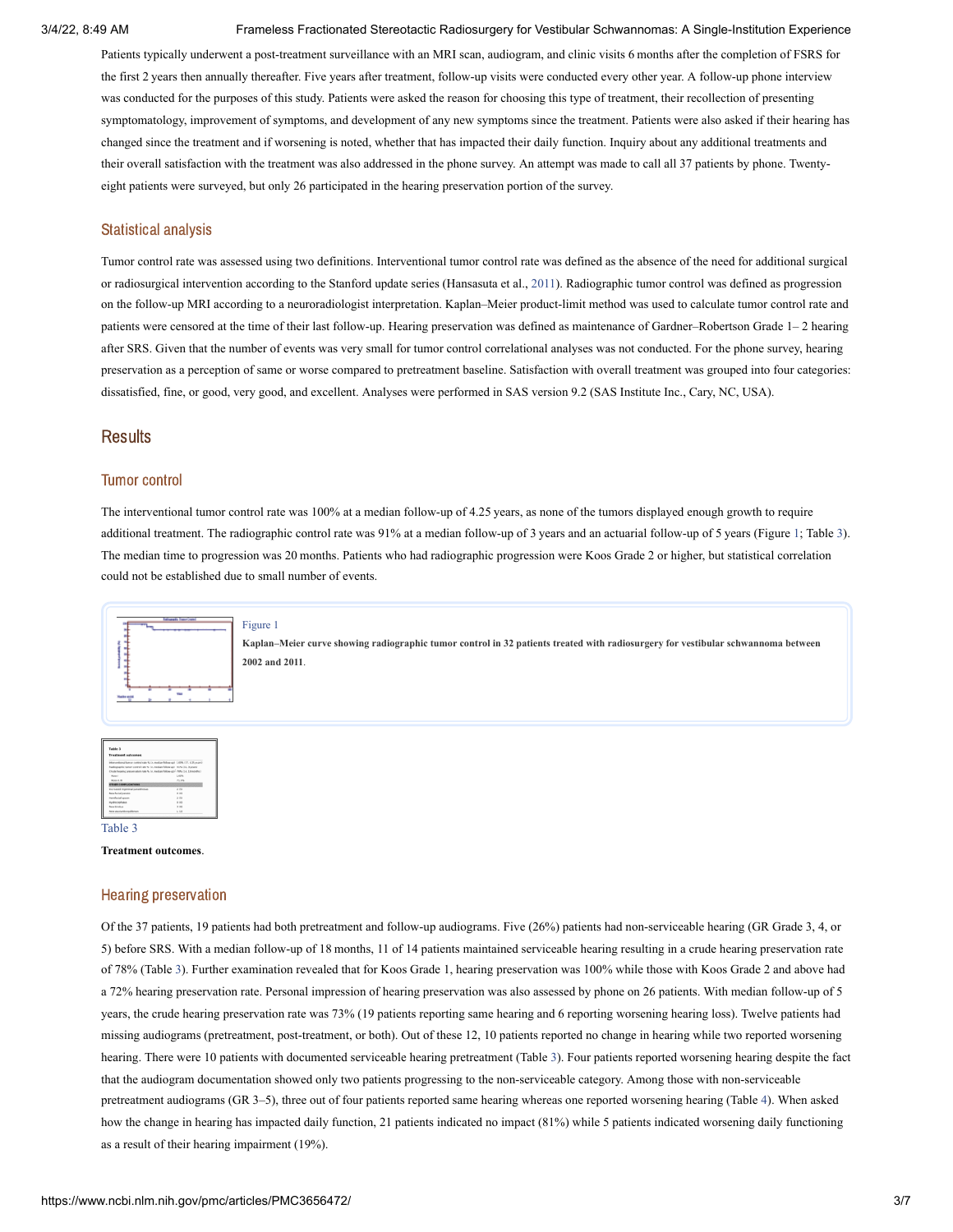| talf report for<br>change in<br>hearing since audioscar<br>ses<br><b><i><u>Brandon</u></i></b> | <b>MAG</b><br>explicitly | <b>Same Issue</b><br>serviceable, Pre-<br>and sout-<br>trasference dill x 1.<br>114.00<br><b>Elementario de</b> | <b>Same</b><br>$68.42.$ and $68.$<br>product when a dif- | <b>Marse (non-</b><br>Connecteable, conviceable, Pre-<br>are and sent and sent Gli a 1.<br>has do<br>increased! |
|------------------------------------------------------------------------------------------------|--------------------------|-----------------------------------------------------------------------------------------------------------------|----------------------------------------------------------|-----------------------------------------------------------------------------------------------------------------|
|                                                                                                |                          | ESSESSMENT BY AUGIOCARM (PRE- AND POST-TREATMENT GR CATEGORY)                                                   |                                                          |                                                                                                                 |
| Same                                                                                           | 16                       | ×                                                                                                               | é                                                        |                                                                                                                 |
| <b>MAGAZ</b>                                                                                   | ٠                        |                                                                                                                 | i.                                                       | ٠                                                                                                               |
|                                                                                                | 12 (44.2%) 3 (11.5%)     |                                                                                                                 | <b>B CREATAS</b>                                         | 3.13.891                                                                                                        |

Patients' self report of hearing preservation as assessed by a phone survey and correlated with pre- and post-treatment audiograms when available.

#### Non-auditory complications and overall satisfaction

Non-auditory complications are summarized in [Table](https://www.ncbi.nlm.nih.gov/pmc/articles/PMC3656472/table/T3/?report=objectonly) 3. There were two trigeminal nerve complications (5%). Both patients developed trigeminal parasthesias and hemifacial spasms, the latter required treatment with pharmacological agents with resolution of symptoms. There were no reports of trigeminal neuralgia or facial weakness. There were no cases of hydrocephalus. Three patients reported new onset tinnitus, while one with pretreatment tinnitus reported resolution of symptoms. Additionally, seven patients who presented with ataxia/disequilibrium reported resolution of symptom. One patient, however, reported new onset disequilibrium resulting in impairment of her daily functioning.

When asked why they chose this treatment, the vast majority of the respondents cited the non-invasive nature of the procedure and fear of nerve damage during surgery 24/26. Two patients were also inoperable and two cited hearing preservation as the main reason for choosing SRS. The majority of those surveyed were satisfied with the treatment. Thirteen patients responded good or fine (46%), 2 patients responded very good (7%), and 12 patients responded excellent, outstanding, or great (43%). Only one patient who had developed facial spasms was dissatisfied with the treatment (4%).

## **Discussion**

In this paper we presented our institutional experience with frameless robotic Cyberknife based FSRS. Our results show good tumor control with 100% interventional tumor control rate and 91% radiographic tumor control rate at a median follow-up of 4.25 years. Multiple studies report similar high rates of tumor control with various radiation treatment modalities including Gamma Knife based SRS, LA-based SRS, conventionally fractionated stereotactic radiation therapy, proton beam radiation therapy [reviewed in (Arthurs et al., [2011](#page-7-2); Murphy and Suh, [2011](#page-7-0))]. Results from publications with the frameless Cyberknife based FSRS using the Cyberknife system have also been similar. Ishihara et al., [2004,](#page-7-6) reported a 94% radiographic tumor control rate at a median follow-up of 27 months using the same system (Ishihara et al., [2004\)](#page-7-6) while the Stanford series reported a radiographic control rate of 98% at a mean follow-up of 48 months (Chang et al., [2005](#page-7-7)). In their recent update, the Stanford group reported an interventional tumor control rate of 99 and 96% at 3 and 5 years, respectively with the use of multisession SRS results (Hansasuta et al., [2011](#page-7-9)). While the latter study represents the largest and most comprehensive experience with this system, a direct comparison of our results and the above studies remains difficult as the adherence to the 2003 Consensus Reporting Standards (Kanzaki et al., [2003](#page-7-17)) is highly variable between the studies. A recent meta-analysis attempting to examine outcome differences between observation and stereotactic radiation therapy for the management of VS, could not include fractionated SRT as none met the criteria of the meta-analysis (Maniakas and Saliba, [2012](#page-7-3)).

Our hearing preservation rates are also comparable to what has been published with SRS (Delbrouck et al., [2011](#page-7-18); Murphy and Suh, [2011](#page-7-0); Roos, [2012\)](#page-8-1) and with frameless Cyberknife FSRS (Ishihara et al., [2004;](#page-7-6) Chang et al., [2005;](#page-7-7) Hansasuta et al., [2011\)](#page-7-9). Here we report a hearing preservation rate of 78% at median follow-up of 18 months and 73% based on patient's report at a median follow-up of 5 years. Not surprisingly we found that tumor control rate for the smaller sized tumors (Koos I) was 100% and is lower for larger tumors. This is similar to the results by Hansasuta et al. ([2011](#page-7-9)), who reported a hearing preservation rate of 85 and 75% at a median follow-up of 3 years for Koos I, and Koos Grade 2 or higher, respectively. Although previous studies with the Cyberknife FSRS system also used a fractionated regimen, the majority of our patients received a different fractionation scheme of 5 Gy delivered in five fractions. The value of fractionated SRS is that it allows for delivery of highly conformal treatment of targets that are in close proximity to critical structures such as the cranial nerves. We hypothesized that further fractionation would improve the therapeutic ratio, thereby reducing the risk of late complications potentially associated with a large single dose or fewer and larger fractions. Indeed, a recent dosimetric comparison of LA-based (BrainLAB) and robotic RS (CyberKnife) systems for VS showed while there is no significant differences in conformity index between the two systems, organs at risk including the choclea and the mesial bone received significantly lower doses with the robotic Cyberknife system (Dutta et al., [2012\)](#page-7-19). This analysis, however, was a dosimetric one and not based on clinical outcomes. Our results show a 5% facial and trigeminal nerve toxicity at a median follow-up of 4.25 years. Rates of new onset permanent and transient facial weakness of 0–5 and 1– 10%, respectively, have been reported after single fraction SRS (Delbrouck et al., [2011](#page-7-18); Murphy and Suh, [2011](#page-7-0)). In the Stanford update, Hansasuta et al. ([2011](#page-7-9)) reported at 3.6 year median follow-up a 0.5 and 1.6% trigeminal and facial nerve toxicity rates, respectively, using a fractionation of scheme of 6 Gy delivered in three fractions (Hansasuta et al., [2011\)](#page-7-9). Given the retrospective nature of these studies a conclusion about the superiority of one fractionation regimen over the other cannot be made due to the inherent biases associated with the study design but calls for the need for prospective trials comparing the two fractionation regimens.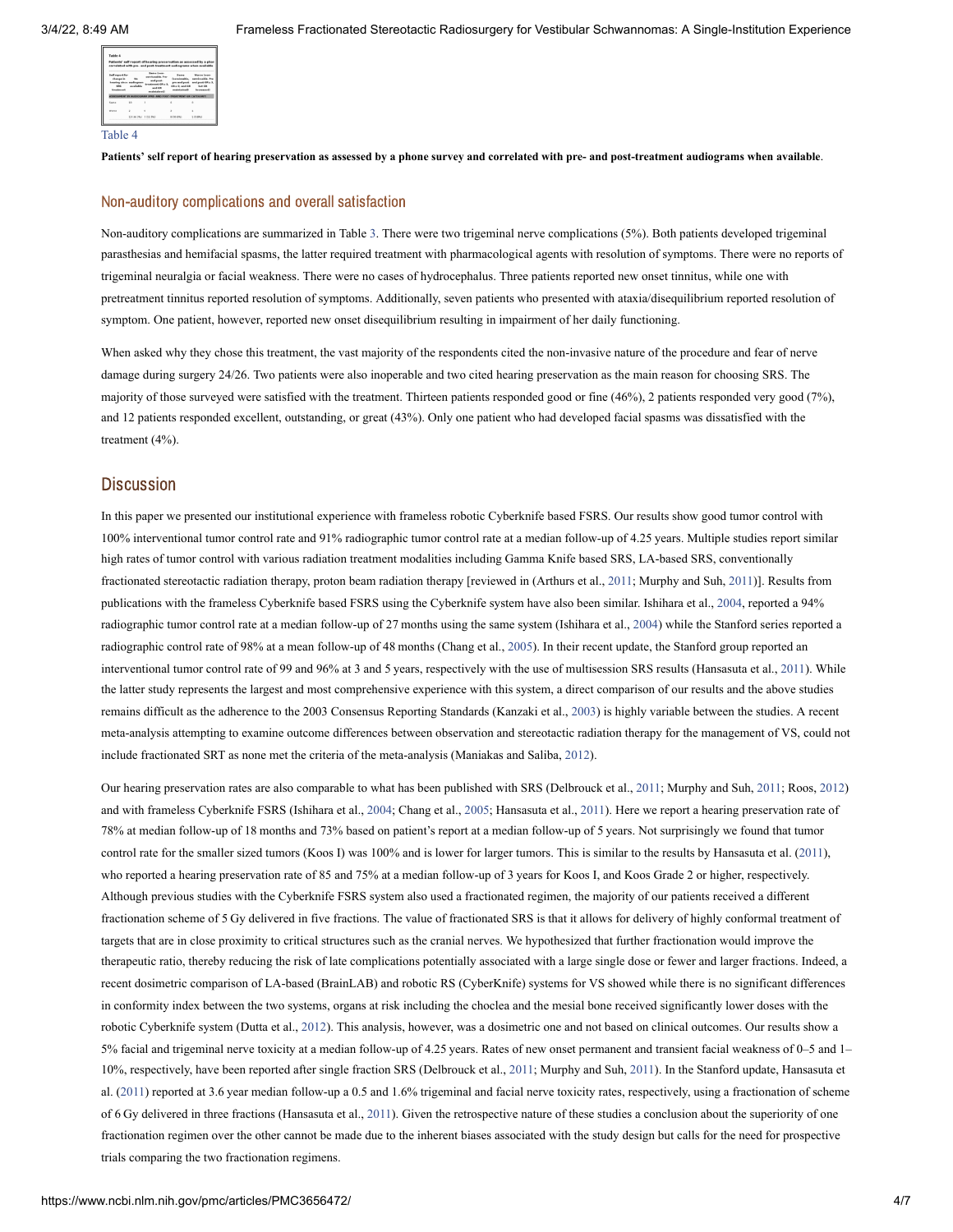Our phone survey demonstrated good to excellent satisfaction rate of 96% at a median follow-up of 5 years. This suggests that the nature and degree of the side effects do not interfere with their quality of life. However, a direct quality of life assessment was not conducted in this study and this question would require further assessment. The discordance between hearing preservation results by self report and by audiogram analysis also highlights this point. Whether this discrepancy is due to the longer median follow time with the self report data than that of audiogram, or whether it is due to a perception of a decline in quality of life remains to be determined. A systemic review of quality of life management of VS comparing MS with radiation treatments showed that although the efficacy of the two seemed equivalent, such significant heterogeneity among the trials existed to a degree that a meta-analysis could not be performed (Gauden et al., [2011](#page-7-20)). A VS specific quality of life assessment scale developed at the University of Pennsylvania (PANQOL scale) has been validated and shown superiority to the Short Form-36 (SF-36) Health Survey (Shaffer et al., [2010](#page-8-4)). This will be a potentially a very critical outcome measure in trials examining the correlation between clinical indicators and quality of life outcomes in patients with VS.

## Conclusion

This study has demonstrated the feasibility of using frameless fractionated SRS with 25 Gy in five fractions with good long term tumor control rates. Our results also show this to be an attractive modality for patients with this disease given its non-invasive nature. Hearing preservation rate and rates of cranial nerve toxicity are comparable to what is reported in the literature. Patients were very stratified with their outcome long term. Our retrospective review is, however, limited by potential selection bias, sample size, and heterogeneous patient population. Additionally, the fact that the majority of the tumors in our study were of Koos classification I and II, a group with historically excellent outcomes, biases our results and raises questions about whether an actual benefit for hypofractionation exists for these classifications. Further well-designed, multi-institutional randomized prospective research is necessary to understand this condition, evaluate SRS treatment modalities and fractionation regimens, as well as treatment effect on quality of life.

# Conflict of Interest Statement

Dr. Sean Collins is a clinical consultant for Accuray and Dr. Gagnon is on the clinical advisory board for U.S. Radiosurgery. Actual or potential conflicts of interest do not exist for any other authors.

# Article information

Front Oncol. 2013; 3: 121. Published online 2013 May 17. doi: [10.3389/fonc.2013.00121](https://dx.doi.org/10.3389%2Ffonc.2013.00121)

PMCID: PMC3656472 PMID: [23730624](https://www.ncbi.nlm.nih.gov/pubmed/23730624)

Sana D. [Karam](https://www.ncbi.nlm.nih.gov/pubmed/?term=Karam%20SD%5BAuthor%5D&cauthor=true&cauthor_uid=23730624), <sup>1,\*</sup> [Alexander](https://www.ncbi.nlm.nih.gov/pubmed/?term=Tai%20A%5BAuthor%5D&cauthor=true&cauthor_uid=23730624) Tai, <sup>1</sup> [Alexis](https://www.ncbi.nlm.nih.gov/pubmed/?term=Strohl%20A%5BAuthor%5D&cauthor=true&cauthor_uid=23730624) Strohl,<sup>2</sup> Matthew K. [Steehler,](https://www.ncbi.nlm.nih.gov/pubmed/?term=Steehler%20MK%5BAuthor%5D&cauthor=true&cauthor_uid=23730624) <sup>3</sup> Abdul [Rashid](https://www.ncbi.nlm.nih.gov/pubmed/?term=Rashid%20A%5BAuthor%5D&cauthor=true&cauthor_uid=23730624), <sup>1</sup> [Gregory](https://www.ncbi.nlm.nih.gov/pubmed/?term=Gagnon%20G%5BAuthor%5D&cauthor=true&cauthor_uid=23730624) Gagnon, <sup>4</sup> K. [William](https://www.ncbi.nlm.nih.gov/pubmed/?term=Harter%20KW%5BAuthor%5D&cauthor=true&cauthor_uid=23730624) Harter, <sup>1</sup> [Ann](https://www.ncbi.nlm.nih.gov/pubmed/?term=Jay%20AK%5BAuthor%5D&cauthor=true&cauthor_uid=23730624) K. Jav, <sup>5</sup> Sean P. [Collins](https://www.ncbi.nlm.nih.gov/pubmed/?term=Collins%20SP%5BAuthor%5D&cauthor=true&cauthor_uid=23730624), <sup>1</sup> [Jeffrey](https://www.ncbi.nlm.nih.gov/pubmed/?term=Kim%20JH%5BAuthor%5D&cauthor=true&cauthor_uid=23730624) H. Kim, <sup>3</sup> and [Walter](https://www.ncbi.nlm.nih.gov/pubmed/?term=Jean%20W%5BAuthor%5D&cauthor=true&cauthor_uid=23730624) Jean<sup>6</sup>

 $^{\rm 1}$ Department of Radiation Medicine, MedStar Georgetown University Hospital, Washington, DC, USA  $^2$ Department of Otolaryngology Head and Neck Surgery, University of Rochester, Rochester, NY, USA <sup>3</sup>Department of Otolaryngology Head and Neck Surgery, MedStar Georgetown University Hospital, Washington, DC, USA <sup>4</sup> Department of Radiation Oncology, Fredrick Memorial Hospital, Fredrick, MD, USA  $^{\rm 5}$ Department of Radiology, MedStar Georgetown University Hospital, Washington, DC, USA  $6$ Department of Neurosurgery, MedStar Georgetown University Hospital, Washington, DC, USA Edited by: Joe O'Sullivan, Queen's University Belfast, UK Reviewed by: Tom Flannery, Queen's University Belfast, UK; Barry F. O'Connell, Belfast Health and Social Care Trust, UK \*Correspondence: Sana D. Karam, Department of Radiation Medicine, MedStar Georgetown University Hospital, 3800 Reservoir Road NW, LL Bles, Washington, DC 20007, USA. e-mail: [sanadkaram@yahoo.com](mailto:dev@null) This article was submitted to Frontiers in Radiation Oncology, a specialty of Frontiers in Oncology. Received 2013 Mar 9; Accepted 2013 Apr 30. [Copyright](https://www.ncbi.nlm.nih.gov/pmc/about/copyright/) © 2013 Karam, Tai, Strohl, Steehler, Rashid, Gagnon, Harter, Jay, Collins, Kim and Jean. This is an open-access article distributed under the terms of the Creative Commons Attribution License, which permits use, distribution and reproduction in other forums, provided the original authors and source are credited and subject to any copyright notices concerning any third-party graphics etc. This article has been [cited](https://www.ncbi.nlm.nih.gov/pmc/articles/PMC3656472/citedby/) by other articles in PMC. Articles from Frontiers in Oncology are provided here courtesy of Frontiers Media SA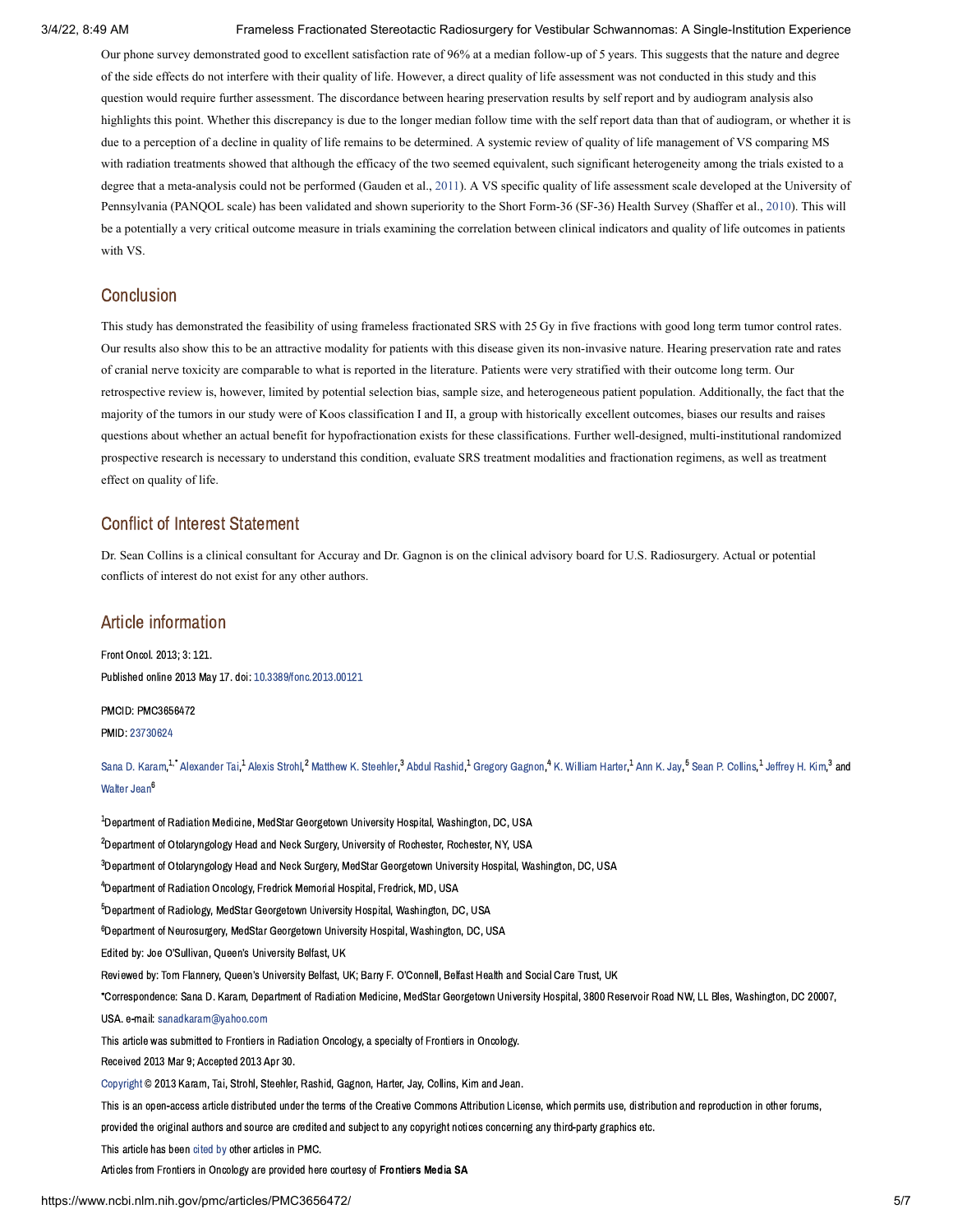References

- <span id="page-7-10"></span>1. Andrews D. W., Suarez O., Goldman H. W., Downes M. B., Bednarz G., Corn B. W., et al. (2001). Stereotactic radiosurgery and fractionated stereotactic radiotherapy for the treatment of acoustic schwannomas: comparative observations of 125 patients treated at one institution. Int. J. Radiat. Oncol. Biol. Phys. 50, 1265–127810.1016/S0360-3016(01)01559-0 [\[PubMed\]](https://www.ncbi.nlm.nih.gov/pubmed/11483338) [\[CrossRef](https://dx.doi.org/10.1016%2FS0360-3016(01)01559-0)] [[Google Scholar](https://scholar.google.com/scholar_lookup?journal=Int.+J.+Radiat.+Oncol.+Biol.+Phys.&title=Stereotactic+radiosurgery+and+fractionated+stereotactic+radiotherapy+for+the+treatment+of+acoustic+schwannomas:+comparative+observations+of+125+patients+treated+at+one+institution&author=D.+W.+Andrews&author=O.+Suarez&author=H.+W.+Goldman&author=M.+B.+Downes&author=G.+Bednarz&volume=50&publication_year=2001&pages=1265-1278&pmid=11483338&doi=10.1016/S0360-3016(01)01559-0&)]
- <span id="page-7-2"></span>2. Arthurs B. J., Fairbanks R. K., Demakas J. J., Lamoreaux W. T., Giddings N. A., Mackay A. R., et al. (2011). A review of treatment modalities for vestibular schwannoma. Neurosurg. Rev. 34, 265–277; discussion 277–269.10.1007/s10143-011-0307-8 [\[PubMed\]](https://www.ncbi.nlm.nih.gov/pubmed/21305333) [\[CrossRef](https://dx.doi.org/10.1007%2Fs10143-011-0307-8)] [[Google Scholar](https://scholar.google.com/scholar_lookup?journal=Neurosurg.+Rev.&title=A+review+of+treatment+modalities+for+vestibular+schwannoma&author=B.+J.+Arthurs&author=R.+K.+Fairbanks&author=J.+J.+Demakas&author=W.+T.+Lamoreaux&author=N.+A.+Giddings&volume=34&publication_year=2011&pages=265-277&pmid=21305333&doi=10.1007/s10143-011-0307-8&)]
- <span id="page-7-7"></span>3. Chang S. D., Gibbs I. C., Sakamoto G. T., Lee E., Oyelese A., Adler J. R., Jr. (2005). Staged stereotactic irradiation for acoustic neuroma. Neurosurgery 56, 1254–1261; discussion 1261–1253.10.1227/01.NEU.0000159650.79833.2B [[PubMed](https://www.ncbi.nlm.nih.gov/pubmed/15918941)] [\[CrossRef](https://dx.doi.org/10.1227%2F01.NEU.0000159650.79833.2B)] [[Google Scholar](https://scholar.google.com/scholar_lookup?journal=Neurosurgery&title=Staged+stereotactic+irradiation+for+acoustic+neuroma&author=S.+D.+Chang&author=I.+C.+Gibbs&author=G.+T.+Sakamoto&author=E.+Lee&author=A.+Oyelese&volume=56&publication_year=2005&pages=1254-1261&pmid=15918941&doi=10.1227/01.NEU.0000159650.79833.2B&)]
- <span id="page-7-8"></span>4. Collen C., Ampe B., Gevaert T., Moens M., Linthout N., De Ridder M., et al. (2011). Single fraction versus fractionated linac-based stereotactic radiotherapy for vestibular schwannoma: a single-institution experience. Int. J. Radiat. Oncol. Biol. Phys. 81, e503– e50910.1016/j.ijrobp.2011.06.1028 [\[PubMed\]](https://www.ncbi.nlm.nih.gov/pubmed/21665381) [[CrossRef](https://dx.doi.org/10.1016%2Fj.ijrobp.2011.06.1028)] [\[Google Scholar](https://scholar.google.com/scholar_lookup?journal=Int.+J.+Radiat.+Oncol.+Biol.+Phys.&title=Single+fraction+versus+fractionated+linac-based+stereotactic+radiotherapy+for+vestibular+schwannoma:+a+single-institution+experience&author=C.+Collen&author=B.+Ampe&author=T.+Gevaert&author=M.+Moens&author=N.+Linthout&volume=81&publication_year=2011&pages=e503-e509&pmid=21665381&doi=10.1016/j.ijrobp.2011.06.1028&)]
- <span id="page-7-16"></span>5. Collins S. P., Coppa N. D., Zhang Y., Collins B. T., McRae D. A., Jean W. C. (2006). CyberKnife radiosurgery in the treatment of complex skull base tumors: analysis of treatment planning parameters. Radiat. Oncol. 1, 46.10.1186/1748-717X-1-46 [\[PMC free article](https://www.ncbi.nlm.nih.gov/pmc/articles/PMC1764417/?report=reader)] [[PubMed](https://www.ncbi.nlm.nih.gov/pubmed/17173702)] [\[CrossRef](https://dx.doi.org/10.1186%2F1748-717X-1-46)] [\[Google Scholar](https://scholar.google.com/scholar_lookup?journal=Radiat.+Oncol.&title=CyberKnife+radiosurgery+in+the+treatment+of+complex+skull+base+tumors:+analysis+of+treatment+planning+parameters&author=S.+P.+Collins&author=N.+D.+Coppa&author=Y.+Zhang&author=B.+T.+Collins&author=D.+A.+McRae&volume=1&publication_year=2006&pages=46&pmid=17173702&doi=10.1186/1748-717X-1-46&)]
- <span id="page-7-12"></span>6. Combs S. E., Welzel T., Schulz-Ertner D., Huber P. E., Debus J. (2010). Differences in clinical results after LINAC-based single-dose radiosurgery versus fractionated stereotactic radiotherapy for patients with vestibular schwannomas. Int. J. Radiat. Oncol. Biol. Phys. 76, 193– 20010.1016/j.ijrobp.2009.01.064 [\[PubMed\]](https://www.ncbi.nlm.nih.gov/pubmed/19604653) [[CrossRef](https://dx.doi.org/10.1016%2Fj.ijrobp.2009.01.064)] [\[Google Scholar](https://scholar.google.com/scholar_lookup?journal=Int.+J.+Radiat.+Oncol.+Biol.+Phys.&title=Differences+in+clinical+results+after+LINAC-based+single-dose+radiosurgery+versus+fractionated+stereotactic+radiotherapy+for+patients+with+vestibular+schwannomas&author=S.+E.+Combs&author=T.+Welzel&author=D.+Schulz-Ertner&author=P.+E.+Huber&author=J.+Debus&volume=76&publication_year=2010&pages=193-200&pmid=19604653&doi=10.1016/j.ijrobp.2009.01.064&)]
- <span id="page-7-18"></span>7. Delbrouck C., Hassid S., Choufani G., De Witte O., Devriendt D., Massager N. (2011). Hearing outcome after gamma knife radiosurgery for vestibular schwannoma: a prospective Belgian clinical study. B-ENT 7(Suppl. 17), 77–84 [[PubMed](https://www.ncbi.nlm.nih.gov/pubmed/22338378)] [[Google Scholar\]](https://scholar.google.com/scholar_lookup?journal=B-ENT&title=Hearing+outcome+after+gamma+knife+radiosurgery+for+vestibular+schwannoma:+a+prospective+Belgian+clinical+study&author=C.+Delbrouck&author=S.+Hassid&author=G.+Choufani&author=O.+De+Witte&author=D.+Devriendt&volume=7&issue=Suppl.+17&publication_year=2011&pages=77-84&pmid=22338378&)
- <span id="page-7-19"></span>8. Dutta D., Balaji Subramanian S., Murli V., Sudahar H., Gopalakrishna Kurup P. G., Potharaju M. (2012). Dosimetric comparison of linac-based (BrainLAB(R)) and robotic radiosurgery (CyberKnife (R)) stereotactic system plans for acoustic schwannoma. J. Neurooncol. 106, 637– 64210.1007/s11060-011-0703-5 [[PubMed](https://www.ncbi.nlm.nih.gov/pubmed/21892741)] [[CrossRef\]](https://dx.doi.org/10.1007%2Fs11060-011-0703-5) [[Google Scholar\]](https://scholar.google.com/scholar_lookup?journal=J.+Neurooncol.&title=Dosimetric+comparison+of+linac-based+(BrainLAB(R))+and+robotic+radiosurgery+(CyberKnife+(R))+stereotactic+system+plans+for+acoustic+schwannoma&author=D.+Dutta&author=S.+Balaji+Subramanian&author=V.+Murli&author=H.+Sudahar&author=P.+G.+Gopalakrishna+Kurup&volume=106&publication_year=2012&pages=637-642&pmid=21892741&doi=10.1007/s11060-011-0703-5&)
- <span id="page-7-13"></span>9. Gardner G., Robertson J. H. (1988). Hearing preservation in unilateral acoustic neuroma surgery. Ann. Otol. Rhinol. Laryngol. 97, 55–66 [[PubMed\]](https://www.ncbi.nlm.nih.gov/pubmed/3277525) [\[Google Scholar](https://scholar.google.com/scholar_lookup?journal=Ann.+Otol.+Rhinol.+Laryngol.&title=Hearing+preservation+in+unilateral+acoustic+neuroma+surgery&author=G.+Gardner&author=J.+H.+Robertson&volume=97&publication_year=1988&pages=55-66&pmid=3277525&)]
- <span id="page-7-20"></span>10. Gauden A., Weir P., Hawthorne G., Kaye A. (2011). Systematic review of quality of life in the management of vestibular schwannoma. J. Clin. Neurosci. 18, 1573–158410.1016/j.jocn.2010.02.011 [[PubMed](https://www.ncbi.nlm.nih.gov/pubmed/22014598)] [[CrossRef\]](https://dx.doi.org/10.1016%2Fj.jocn.2010.02.011) [\[Google Scholar\]](https://scholar.google.com/scholar_lookup?journal=J.+Clin.+Neurosci.&title=Systematic+review+of+quality+of+life+in+the+management+of+vestibular+schwannoma&author=A.+Gauden&author=P.+Weir&author=G.+Hawthorne&author=A.+Kaye&volume=18&publication_year=2011&pages=1573-1584&pmid=22014598&doi=10.1016/j.jocn.2010.02.011&)
- <span id="page-7-5"></span>11. German M. A., Zardouz S., Sina M. K., Ziai K., Djalilian H. R. (2011). Stereotactic radiosurgery for vestibular schwannomas: a survey of current practice patterns of neurotologists. Otol. Neurotol. 32, 834–83710.1097/MAO.0b013e31821e192f [[PubMed](https://www.ncbi.nlm.nih.gov/pubmed/21659929)] [[CrossRef\]](https://dx.doi.org/10.1097%2FMAO.0b013e31821e192f) [[Google Scholar](https://scholar.google.com/scholar_lookup?journal=Otol.+Neurotol.&title=Stereotactic+radiosurgery+for+vestibular+schwannomas:+a+survey+of+current+practice+patterns+of+neurotologists&author=M.+A.+German&author=S.+Zardouz&author=M.+K.+Sina&author=K.+Ziai&author=H.+R.+Djalilian&volume=32&publication_year=2011&pages=834-837&pmid=21659929&doi=10.1097/MAO.0b013e31821e192f&)]
- <span id="page-7-9"></span>12. Hansasuta A., Choi C. Y., Gibbs I. C., Soltys S. G., Tse V. C., Lieberson R. E., et al. (2011). Multisession stereotactic radiosurgery for vestibular schwannomas: single-institution experience with 383 cases. Neurosurgery 69, 1200–120910.1227/NEU.0b013e318222e451 [[PubMed\]](https://www.ncbi.nlm.nih.gov/pubmed/21558974) [[CrossRef\]](https://dx.doi.org/10.1227%2FNEU.0b013e318222e451) [\[Google Scholar](https://scholar.google.com/scholar_lookup?journal=Neurosurgery&title=Multisession+stereotactic+radiosurgery+for+vestibular+schwannomas:+single-institution+experience+with+383+cases&author=A.+Hansasuta&author=C.+Y.+Choi&author=I.+C.+Gibbs&author=S.+G.+Soltys&author=V.+C.+Tse&volume=69&publication_year=2011&pages=1200-1209&pmid=21558974&doi=10.1227/NEU.0b013e318222e451&)]
- <span id="page-7-14"></span>13. House J. W., Brackmann D. E. (1985). Facial nerve grading system. Otolaryngol. Head Neck Surg. 93, 146–147 [[PubMed\]](https://www.ncbi.nlm.nih.gov/pubmed/3921901) [[Google Scholar\]](https://scholar.google.com/scholar_lookup?journal=Otolaryngol.+Head+Neck+Surg.&title=Facial+nerve+grading+system&author=J.+W.+House&author=D.+E.+Brackmann&volume=93&publication_year=1985&pages=146-147&pmid=3921901&)
- <span id="page-7-6"></span>14. Ishihara H., Saito K., Nishizaki T., Kajiwara K., Nomura S., Yoshikawa K., et al. (2004). CyberKnife radiosurgery for vestibular schwannoma. Minim. Invasive Neurosurg. 47, 290–29310.1055/s-2004-830095 [\[PubMed\]](https://www.ncbi.nlm.nih.gov/pubmed/15578342) [[CrossRef](https://dx.doi.org/10.1055%2Fs-2004-830095)] [\[Google Scholar](https://scholar.google.com/scholar_lookup?journal=Minim.+Invasive+Neurosurg.&title=CyberKnife+radiosurgery+for+vestibular+schwannoma&author=H.+Ishihara&author=K.+Saito&author=T.+Nishizaki&author=K.+Kajiwara&author=S.+Nomura&volume=47&publication_year=2004&pages=290-293&pmid=15578342&doi=10.1055/s-2004-830095&)]
- <span id="page-7-17"></span>15. Kanzaki J., Tos M., Sanna M., Moffat D. A., Monsell E. M., Berliner K. I. (2003). New and modified reporting systems from the consensus meeting on systems for reporting results in vestibular schwannoma. Otol. Neurotol. 24, 642–648; discussion 648–649.10.1097/00129492-200307000-00019 [\[PubMed\]](https://www.ncbi.nlm.nih.gov/pubmed/12851559) [[CrossRef\]](https://dx.doi.org/10.1097%2F00129492-200307000-00019) [[Google Scholar](https://scholar.google.com/scholar_lookup?journal=Otol.+Neurotol.&title=New+and+modified+reporting+systems+from+the+consensus+meeting+on+systems+for+reporting+results+in+vestibular+schwannoma&author=J.+Kanzaki&author=M.+Tos&author=M.+Sanna&author=D.+A.+Moffat&author=E.+M.+Monsell&volume=24&publication_year=2003&pages=642-648&pmid=12851559&doi=10.1097/00129492-200307000-00019&)]
- <span id="page-7-15"></span>16. Koos W. T., Day J. D., Matula C., Levy D. I. (1998). Neurotopographic considerations in the microsurgical treatment of small acoustic neurinomas. J. Neurosurg. 88, 506–51210.3171/jns.1998.88.3.0506 [\[PubMed\]](https://www.ncbi.nlm.nih.gov/pubmed/9488305) [\[CrossRef](https://dx.doi.org/10.3171%2Fjns.1998.88.3.0506)] [\[Google Scholar](https://scholar.google.com/scholar_lookup?journal=J.+Neurosurg.&title=Neurotopographic+considerations+in+the+microsurgical+treatment+of+small+acoustic+neurinomas&author=W.+T.+Koos&author=J.+D.+Day&author=C.+Matula&author=D.+I.+Levy&volume=88&publication_year=1998&pages=506-512&pmid=9488305&doi=10.3171/jns.1998.88.3.0506&)]
- <span id="page-7-3"></span>17. Maniakas A., Saliba I. (2012). Conservative management versus stereotactic radiation for vestibular schwannomas: a meta-analysis of patients with more than 5 years' follow-up. Otol. Neurotol. 33, 230–23810.1097/MAO.0b013e318241c086 [[PubMed\]](https://www.ncbi.nlm.nih.gov/pubmed/22222572) [[CrossRef\]](https://dx.doi.org/10.1097%2FMAO.0b013e318241c086) [[Google Scholar\]](https://scholar.google.com/scholar_lookup?journal=Otol.+Neurotol.&title=Conservative+management+versus+stereotactic+radiation+for+vestibular+schwannomas:+a+meta-analysis+of+patients+with+more+than+5+years%E2%80%99+follow-up&author=A.+Maniakas&author=I.+Saliba&volume=33&publication_year=2012&pages=230-238&pmid=22222572&doi=10.1097/MAO.0b013e318241c086&)
- <span id="page-7-11"></span>18. Meijer O. W., Vandertop W. P., Baayen J. C., Slotman B. J. (2003). Single-fraction vs. fractionated linac-based stereotactic radiosurgery for vestibular schwannoma: a single-institution study. Int. J. Radiat. Oncol. Biol. Phys. 56, 1390–139610.1016/S0360-3016(03)00444-9 [[PubMed](https://www.ncbi.nlm.nih.gov/pubmed/12873685)] [[CrossRef\]](https://dx.doi.org/10.1016%2FS0360-3016(03)00444-9) [\[Google Scholar](https://scholar.google.com/scholar_lookup?journal=Int.+J.+Radiat.+Oncol.+Biol.+Phys.&title=Single-fraction+vs.+fractionated+linac-based+stereotactic+radiosurgery+for+vestibular+schwannoma:+a+single-institution+study&author=O.+W.+Meijer&author=W.+P.+Vandertop&author=J.+C.+Baayen&author=B.+J.+Slotman&volume=56&publication_year=2003&pages=1390-1396&pmid=12873685&doi=10.1016/S0360-3016(03)00444-9&)]
- <span id="page-7-1"></span>19. Moffat D. A., Kasbekar A., Axon P. R., Lloyd S. K. (2012). Growth characteristics of vestibular schwannomas. Otol. Neurotol. 33, 1053–1058 [\[PubMed\]](https://www.ncbi.nlm.nih.gov/pubmed/22710554) [[Google Scholar\]](https://scholar.google.com/scholar_lookup?journal=Otol.+Neurotol.&title=Growth+characteristics+of+vestibular+schwannomas&author=D.+A.+Moffat&author=A.+Kasbekar&author=P.+R.+Axon&author=S.+K.+Lloyd&volume=33&publication_year=2012&pages=1053-1058&pmid=22710554&)
- <span id="page-7-0"></span>20. Murphy E. S., Suh J. H. (2011). Radiotherapy for vestibular schwannomas: a critical review. Int. J. Radiat. Oncol. Biol. Phys. 79, 985– 99710.1016/j.ijrobp.2010.10.010 [\[PubMed\]](https://www.ncbi.nlm.nih.gov/pubmed/21353158) [[CrossRef](https://dx.doi.org/10.1016%2Fj.ijrobp.2010.10.010)] [\[Google Scholar](https://scholar.google.com/scholar_lookup?journal=Int.+J.+Radiat.+Oncol.+Biol.+Phys.&title=Radiotherapy+for+vestibular+schwannomas:+a+critical+review&author=E.+S.+Murphy&author=J.+H.+Suh&volume=79&publication_year=2011&pages=985-997&pmid=21353158&doi=10.1016/j.ijrobp.2010.10.010&)]
- <span id="page-7-4"></span>21. Pollock B. E., Driscoll C. L., Foote R. L., Link M. J., Gorman D. A., Bauch C. D., et al. (2006). Patient outcomes after vestibular schwannoma management: a prospective comparison of microsurgical resection and stereotactic radiosurgery. Neurosurgery 59, 77–85; discussion 77– 85.10.1227/01.NEU.0000219217.14930.14 [\[PubMed\]](https://www.ncbi.nlm.nih.gov/pubmed/16823303) [[CrossRef](https://dx.doi.org/10.1227%2F01.NEU.0000219217.14930.14)] [[Google Scholar](https://scholar.google.com/scholar_lookup?journal=Neurosurgery&title=Patient+outcomes+after+vestibular+schwannoma+management:+a+prospective+comparison+of+microsurgical+resection+and+stereotactic+radiosurgery&author=B.+E.+Pollock&author=C.+L.+Driscoll&author=R.+L.+Foote&author=M.+J.+Link&author=D.+A.+Gorman&volume=59&publication_year=2006&pages=77-85&pmid=16823303&doi=10.1227/01.NEU.0000219217.14930.14&)]